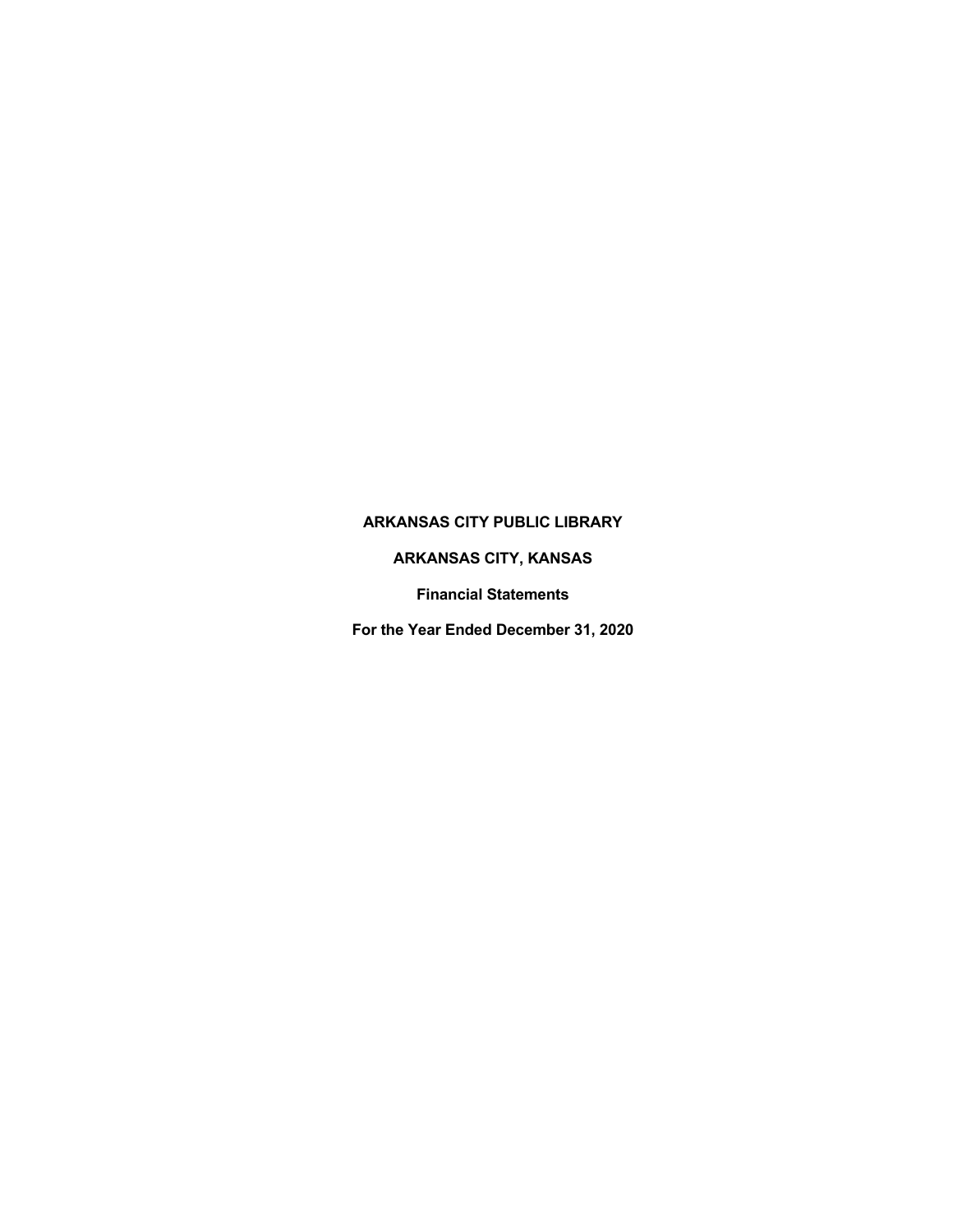## Financial Statements For the Year Ended December 31, 2020

## Table of Contents

|                                                                                               | Page<br>Number |
|-----------------------------------------------------------------------------------------------|----------------|
| <b>INTRODUCTORY SECTION</b>                                                                   |                |
| <b>Table of Contents</b>                                                                      |                |
| <b>FINANCIAL SECTION</b>                                                                      |                |
| Independent Auditor's Report                                                                  | $1 - 2$        |
| Summary Statement of Receipts, Expenditures and Unencumbered Cash                             | 3              |
| Notes to the Financial Statements                                                             | $4 - 7$        |
| <b>SCHEDULE 1</b><br>Summary of Expenditures - Actual and Budget                              | 8              |
| <b>SCHEDULE 2</b><br>Schedule of Receipts and Expenditures - Actual and Budget or Actual Only |                |
| <b>General Fund</b><br>Capital Improvement Fund<br><b>Grants Fund</b>                         | 9<br>10<br>11  |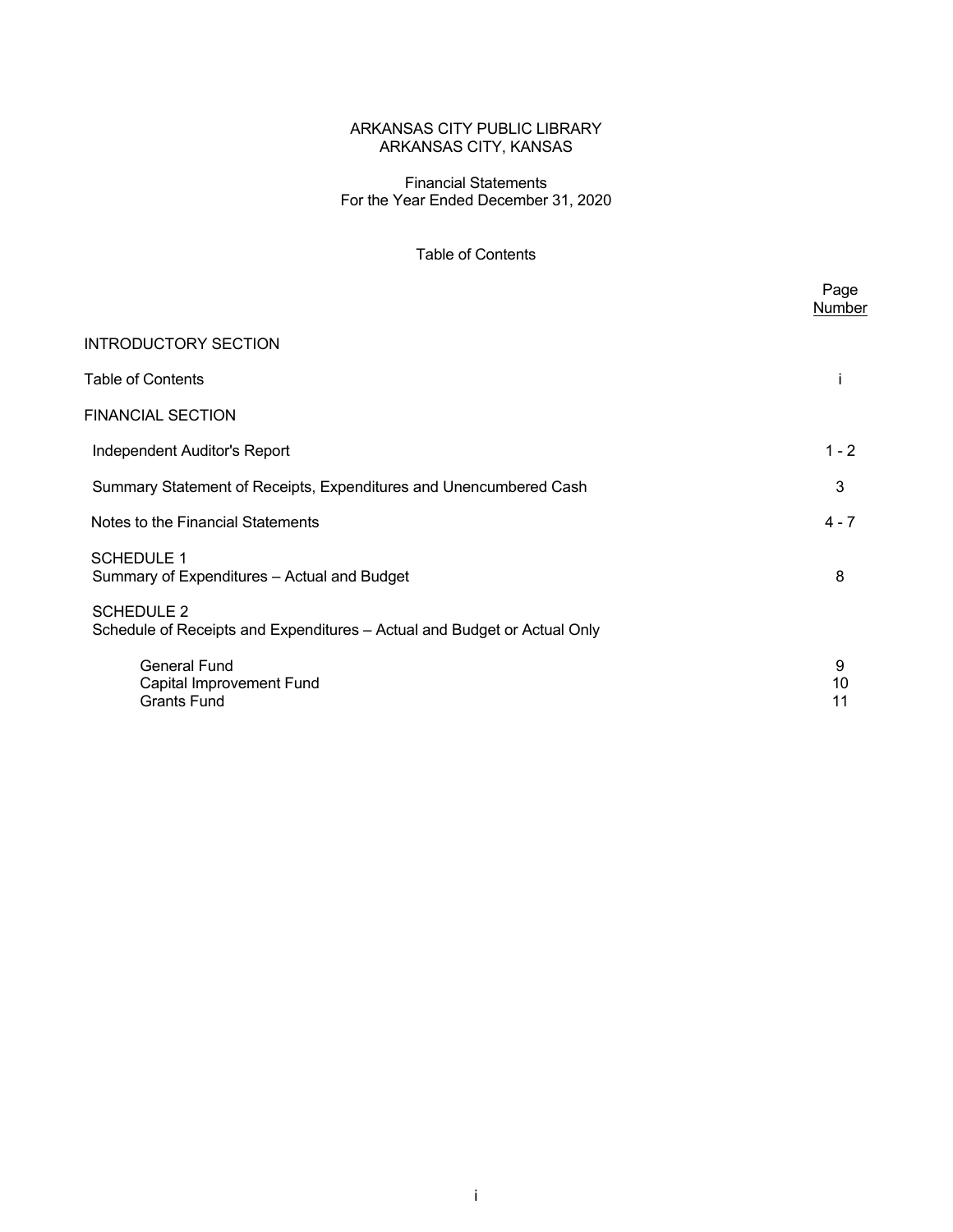# GORDONCPA **AUDITING ACCOUNTING CONSULTING**

2500 W 31st St Ste G-1B (785) 371-4847 Lawrence, KS 66047

## INDEPENDENT AUDITOR'S REPORT

Arkansas City Public Library Arkansas City, Kansas

We have audited the accompanying fund summary statement of regulatory basis receipts, expenditures, and unencumbered cash balances of the Arkansas City Public Library, Arkansas City, Kansas, a related municipal entity of the City of Arkansas City, as of and for the year ended December 31, 2020, and the related notes to the financial statement.

## *Management's Responsibility for the Financial Statements*

Management is responsible for the preparation and fair presentation of this financial statement in accordance with the *Kansas Municipal Audit and Accounting Guide* as described in Note 1 to meet the financial reporting requirements of the State of Kansas; this includes determining that the regulatory basis of accounting is an acceptable basis for the preparation of the financial statement in the circumstances. Management is also responsible for the design, implementation and maintenance of internal control relevant to the preparation and fair presentation of the financial statement that is free from material misstatement, whether due to fraud or error.

#### *Auditor's Responsibility*

Our responsibility is to express an opinion on the financial statement based on our audit. We conducted our audit in accordance with auditing standards generally accepted in the United States of America, and the *Kansas Municipal Audit and Accounting Guide*. Those standards require we plan and perform the audit to obtain reasonable assurance about whether the financial statement is free of material misstatement.

An audit involves performing procedures to obtain audit evidence about the amounts and disclosures in the financial statement. The procedures selected depend on auditor's judgment, including the assessment of the risks of material misstatement of the financial statement, whether due to fraud or error. In making those risk assessments, the auditor considers internal control relevant to the entity's preparation and fair presentation of the financial statement in order to design audit procedures that are appropriate in the circumstances, but not for the purpose of expressing an opinion on the effectiveness of the entity's internal control. Accordingly, we express no such opinion. An audit also includes evaluating the appropriateness of accounting policies used and the reasonableness of significant accounting estimates made by management, as well as evaluating the overall presentation of the financial statement.

We believe that the audit evidence we have obtained is sufficient and appropriate to provide a basis for our audit opinion.

## *Basis for Adverse Opinion on U.S. Generally Accepted Accounting Principles*

As described in Note 1 of the financial statement, the financial statement is prepared by the Library to meet the requirements of the State of Kansas on the basis of the financial reporting provisions of the *Kansas Municipal Audit and Accounting Guide*, which is a basis of accounting other than accounting principles generally accepted in the United States of America.

The effects on the financial statement of the variances between the regulatory basis of accounting described in Note 1 and accounting principles generally accepted in the United States of America, although not reasonably determinable, are presumed to be material.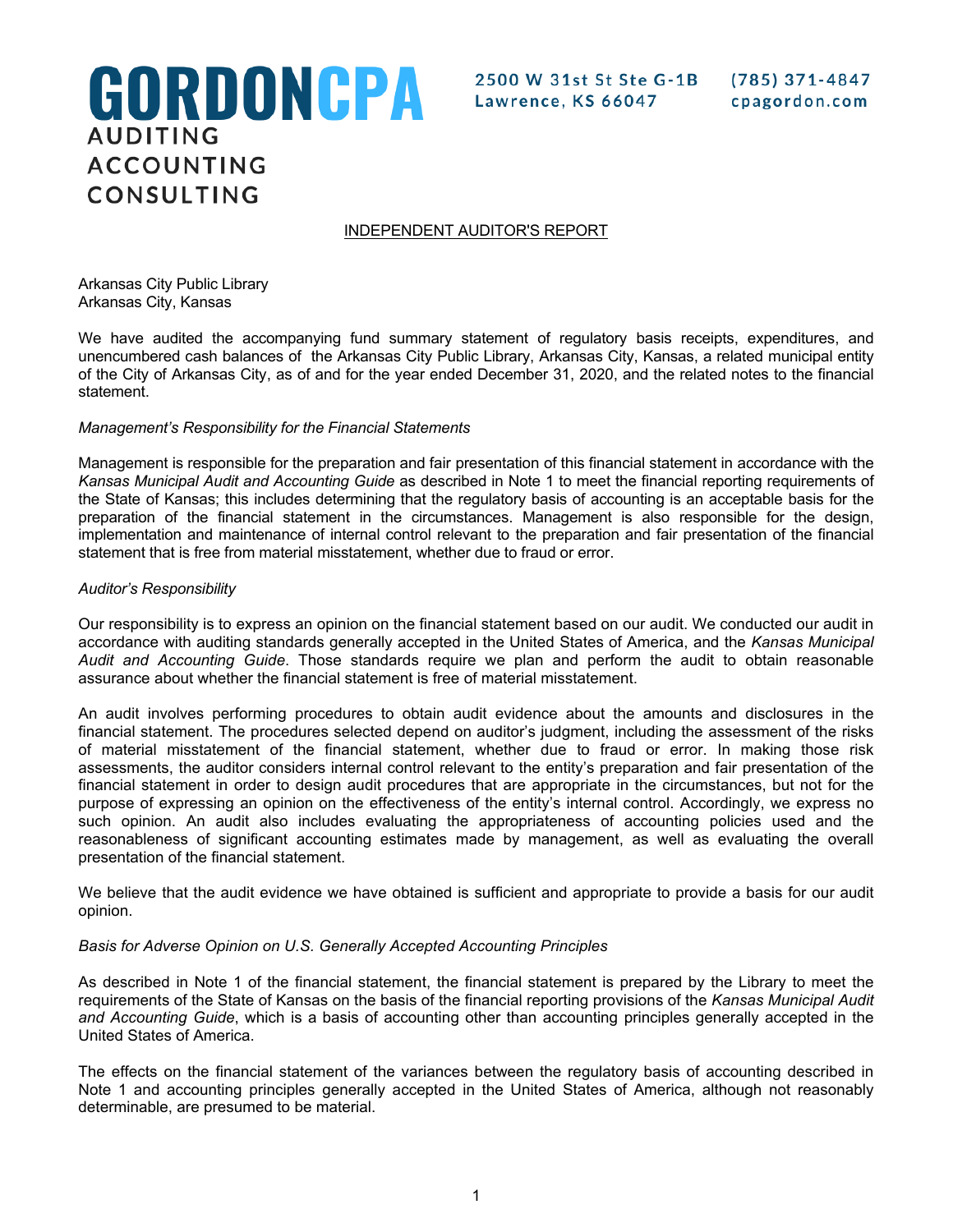#### *Adverse Opinion on U.S. Generally Accepted Accounting Principles*

In our opinion, because of the significance of the matter discussed in the "Basis for Adverse Opinion on U.S. Generally Accepted Accounting Principles" paragraph, the financial statement referred to above does not present fairly, in conformity with accounting principles generally accepted in the United States of America, the financial position of the Library as of December 31, 2020, or changes in financial position and cash flows thereof for the year then ended.

#### *Unmodified Opinion on Regulatory Basis of Accounting*

In our opinion, the financial statement referred to above presents fairly, in all material respects, the aggregate cash and unencumbered cash balance of the Library as of December 31, 2020, and the aggregate receipts and expenditures for the year then ended in accordance with the financial reporting provisions of the *Kansas Municipal Audit and Accounting Guide* described in Note 1.

#### *Other Matters*

#### *Report on Supplementary Information*

Our audit was conducted for the purpose of forming an opinion on the fund summary statement of regulatory basis receipts, expenditures, and unencumbered cash balances (basic financial statement) as a whole. The summary of regulatory basis expenditures-actual and budget and the individual fund schedules of regulatory basis receipts and expenditures-actual and budget (Schedules 1 and 2 as listed in the table of contents) are presented for analysis and are not a required part of the basic financial statement, however, are required to be presented under the provisions of the *Kansas Municipal Audit and Accounting Guide*. Such information is the responsibility of management and was derived from and relates directly to the underlying accounting and other records used to prepare the basic financial statement. The information has been subjected to the auditing procedures applied in the audit of the basic financial statement and certain additional procedures, including comparing and reconciling such information directly to the underlying accounting and other records used to prepare the basic financial statement or to the basic financial statement itself, and other additional procedures in accordance with auditing standards generally accepted in the United States of America. In our opinion, the information is fairly stated in all material respects in relation to the basic financial statement as a whole, on the basis of accounting described in Note 1.

#### *Other Matter*

We also previously audited, in accordance with auditing standards generally accepted in the United States of America, the basic financial statement of the Library as of and for the year ended December 13, 2019 (not presented herein) and have issued our report thereon dated March 23, 2020 which contained an unmodified opinion on the basic financial statement. The 2019 basic financial statement and our accompanying report are not presented herein but are available in electronic form from the web site of the Kansas Department of Administration at the following link https://admin.ks.gov/offices/oar/municipalservices. The 2019 actual column (2019 comparative information) presented in the individual fund schedules of regulatory basis receipts and expenditures—actual and budget for the year ended December 31, 2020 (Schedule 2 as listed in the table of contents) is presented for purposes of additional analysis and is not a required part of the basic financial statement. Such 2019 comparative information is the responsibility of management and was derived from and relates directly to the underlying accounting and other records used to prepare the 2019 basic financial statement. The 2019 comparative information was subjected to the auditing procedures applied in the audit of the 2019 basic financial statement and certain additional procedures, including comparing and reconciling such information directly to the underlying accounting and other records used to prepare the 2019 basic financial statement or to the 2019 basic financial statement itself, and other additional procedures in accordance with auditing standards generally accepted in the United States of America. In our opinion, the 2019 comparative information is fairly stated in all material respects in relation to the basic financial statement as a whole for the year ended December 31, 2019, on the basis of accounting described in Note 1.

Gordon CPA LLC

Certified Public Accountant Lawrence, Kansas

March 19, 2021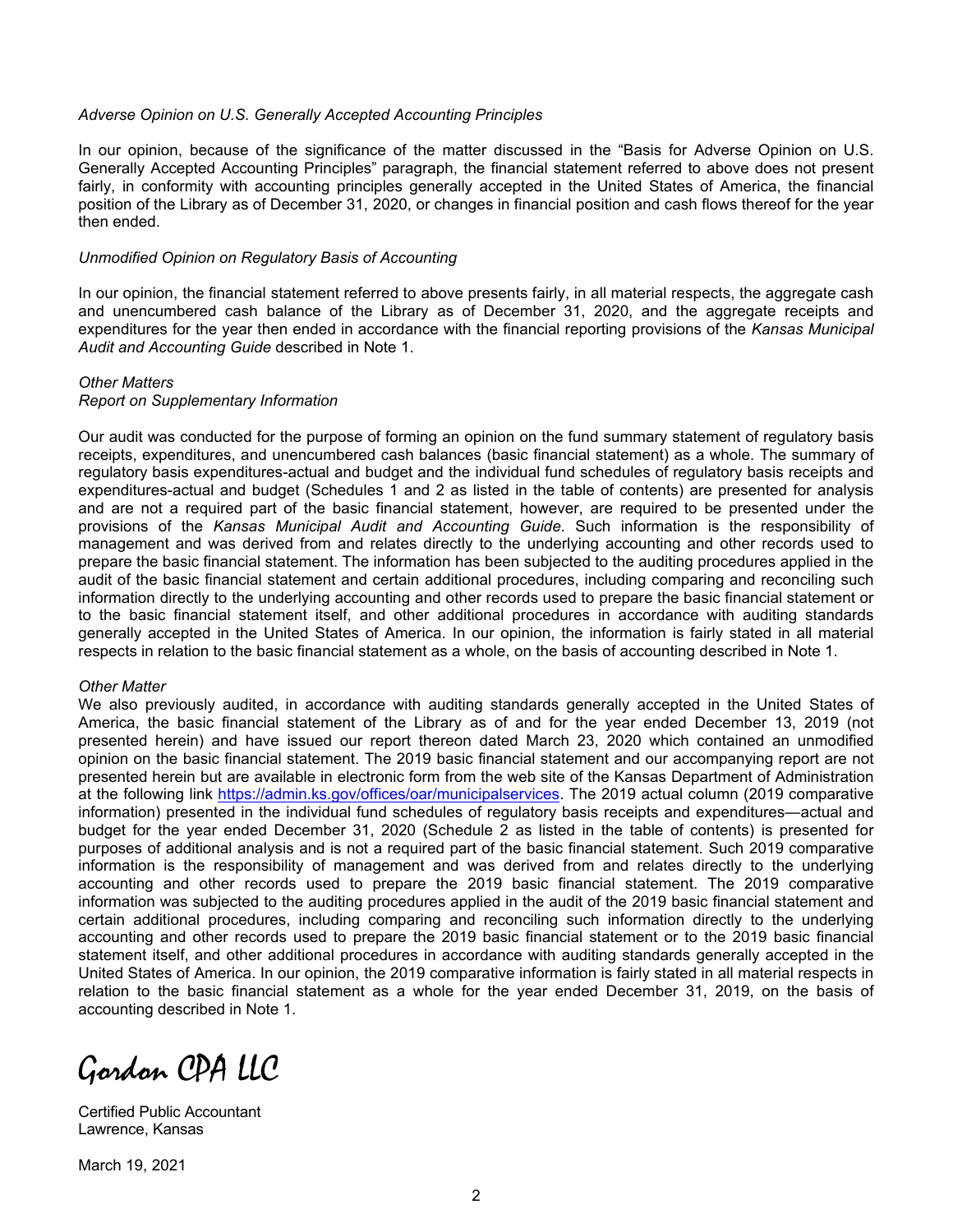#### ARKANSAS CITY, KANSAS ARKANSAS CITY PUBLIC LIBRARY Summary Statement of Receipts, Expenditures and Unencumbered Cash For the Year Ended December 31, 2020

|                          |                 |             |               |     |                     |      |                |      | Add:         |   |                |
|--------------------------|-----------------|-------------|---------------|-----|---------------------|------|----------------|------|--------------|---|----------------|
|                          | Beginning       |             |               |     |                     |      | Endina         |      | Outstanding  |   |                |
|                          | Unencumbered    | Prior Year  |               |     |                     |      | Unencumbered   |      | Encumbrances |   | Ending         |
|                          | Cash            | Cancelled   |               |     |                     |      | Cash           |      | and Accounts |   | Cash           |
| Fund                     | <b>Balance</b>  | Encumbrance | Receipts      |     | <b>Expenditures</b> |      | <b>Balance</b> |      | Pavable      |   | <b>Balance</b> |
|                          |                 |             |               |     |                     |      |                |      |              |   |                |
| General Fund             | \$<br>15,000 \$ |             | $-$ \$435,189 | -SS | 435.189             | - \$ | 15.000         | - \$ | 6,267        | S | 21.267         |
| Capital Improvement Fund | 268,850         | ۰           | 51.655        |     |                     |      | 320,505        |      |              |   | 320,505        |
| Grants Fund              |                 |             | 1,970         |     | 1,970               |      |                |      |              |   |                |
| Total                    | 283,850         |             | $-$ \$488.814 |     | 437.159             |      | 335.505        | S    | 6.267        |   | 341.772        |

Composition of Cash:

| <b>Community National Bank &amp; Trust</b> |              |
|--------------------------------------------|--------------|
| CD                                         | \$<br>10.420 |
| <b>RCB Bank</b>                            |              |
| Checking                                   | 184,611      |
| Stock Exchange Bank                        |              |
| CD                                         | 113,712      |
| Union State Bank                           |              |
| Checking                                   | 580          |
| Savings                                    | 32,419       |
| Petty cash                                 | 30           |
|                                            |              |
| <b>Total Cash</b>                          | 341,772      |
|                                            |              |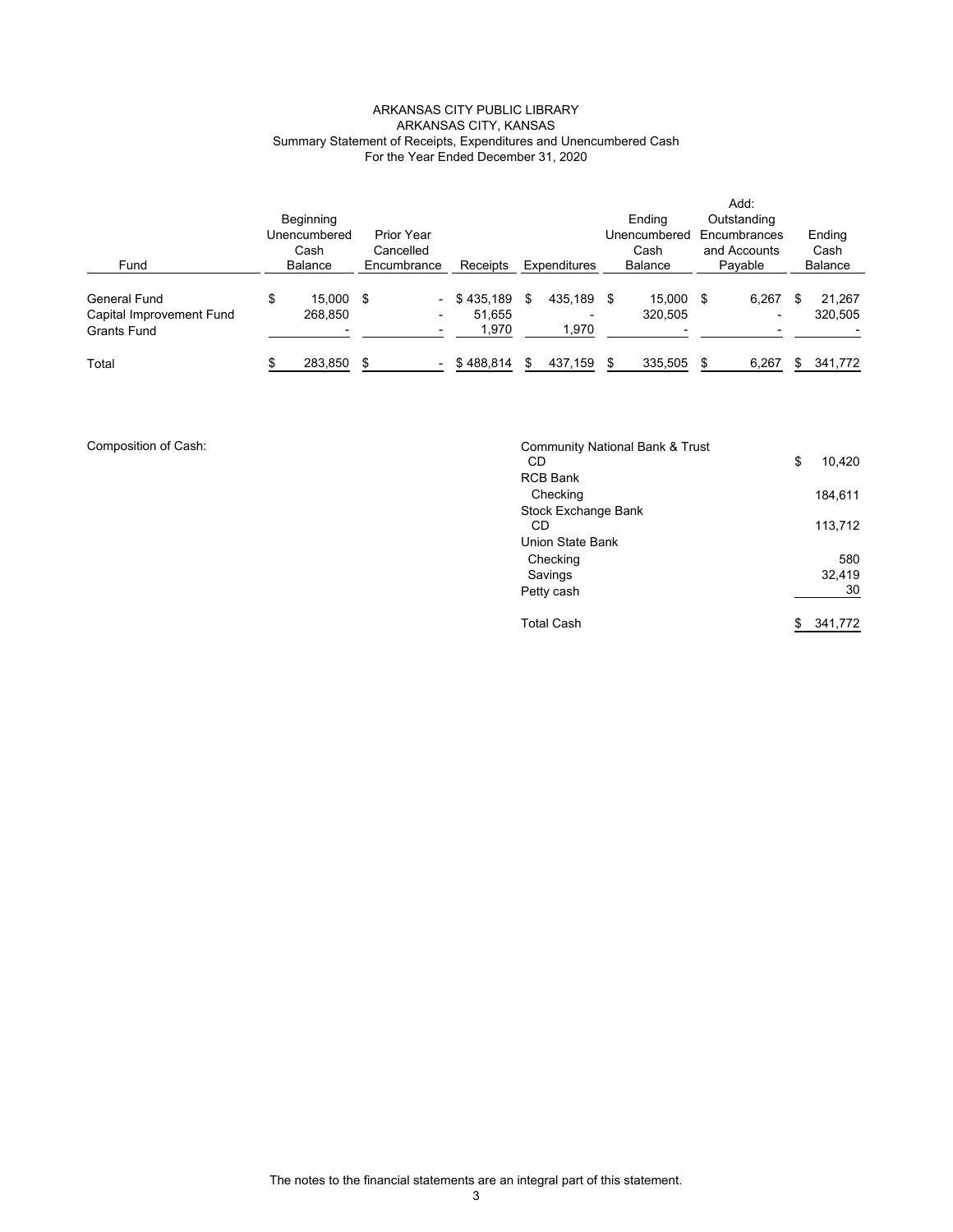### Notes to the Financial Statements For the Year Ended December 31, 2020

#### NOTE 1 - Summary of Significant Accounting Policies

#### Reporting Entity

The Arkansas City Public Library (the Library) is a municipality of the State of Kansas organized under K.S.A. 12- 1219, with a seven-member Board of Trustees appointed by the City of Arkansas City, Kansas (the City). The Library is a related municipal entity of the City of Arkansas City, Kansas.

A related municipal entity is determined by the following criteria: Whether the City exercises oversight responsibility on financial interdependency, selection of governing authority, designation of management, ability to significantly influence operations and accountability for fiscal matters, scope of the public service, and significant operations or financial relationships with the Library.

The Library has determined that no outside agency meets the above criteria, and therefore, no outside agency has been included as a related municipal entity in this financial statement.

#### Basis of Accounting

*Regulatory Basis of Accounting and Departure from Accounting Principles Generally Accepted in the United States of America*. The *Kansas Municipal Audit and Accounting* Guide (KMAAG) regulatory basis of accounting involves the recognition of cash, cash equivalents, marketable investments, and certain accounts payable and encumbrance obligations to arrive at a net unencumbered cash and investments balance on a regulatory basis for each fund, and the reporting of changes in unencumbered cash and investments of a fund resulting from the difference in regulatory basis receipts and regulatory basis expenditures for the fiscal year. All recognized assets and liabilities are measured and reported at cost, unless they have been permanently impaired and have no future cash value or represent no future obligation against cash. The KMAAG regulatory basis does not recognize capital assets, long-term debt, accrued receivables and payables, or any other assets, liabilities or deferred inflows or outflows, other than those mentioned above.

The Library has approved a resolution that is in compliance with K.S.A. 75-1120a(c), waiving the requirement for application of generally accepted accounting principles and allowing the Library to use the regulatory basis of accounting.

#### Regulatory Basis Fund Types

In governmental accounting, a fund is defined as an independent fiscal and accounting entity with a self-balancing set of accounts, recording cash balances and changes therein, which are segregated for the purpose of carrying on specific activities or attaining certain objectives in accordance with special regulations, restrictions or limitations.

#### Governmental Fund Types

In governmental accounting, a fund is defined as an independent fiscal and accounting entity with a self-balancing set of accounts, recording cash balances and other financial resources, together with all related liabilities and residual equities of balances, and changes therein, which are segregated for the purpose of carrying on specific activities or attaining certain objectives in accordance with special regulations, restrictions or limitations.

General Fund - the chief operating fund. Used to account for all resources except those required to be accounted for in another fund.

Special Purpose Fund - used to account for the proceeds of specific tax levies and other specific revenue sources (other than Capital Project and tax levies for long-term debt) that are intended for specified purposes.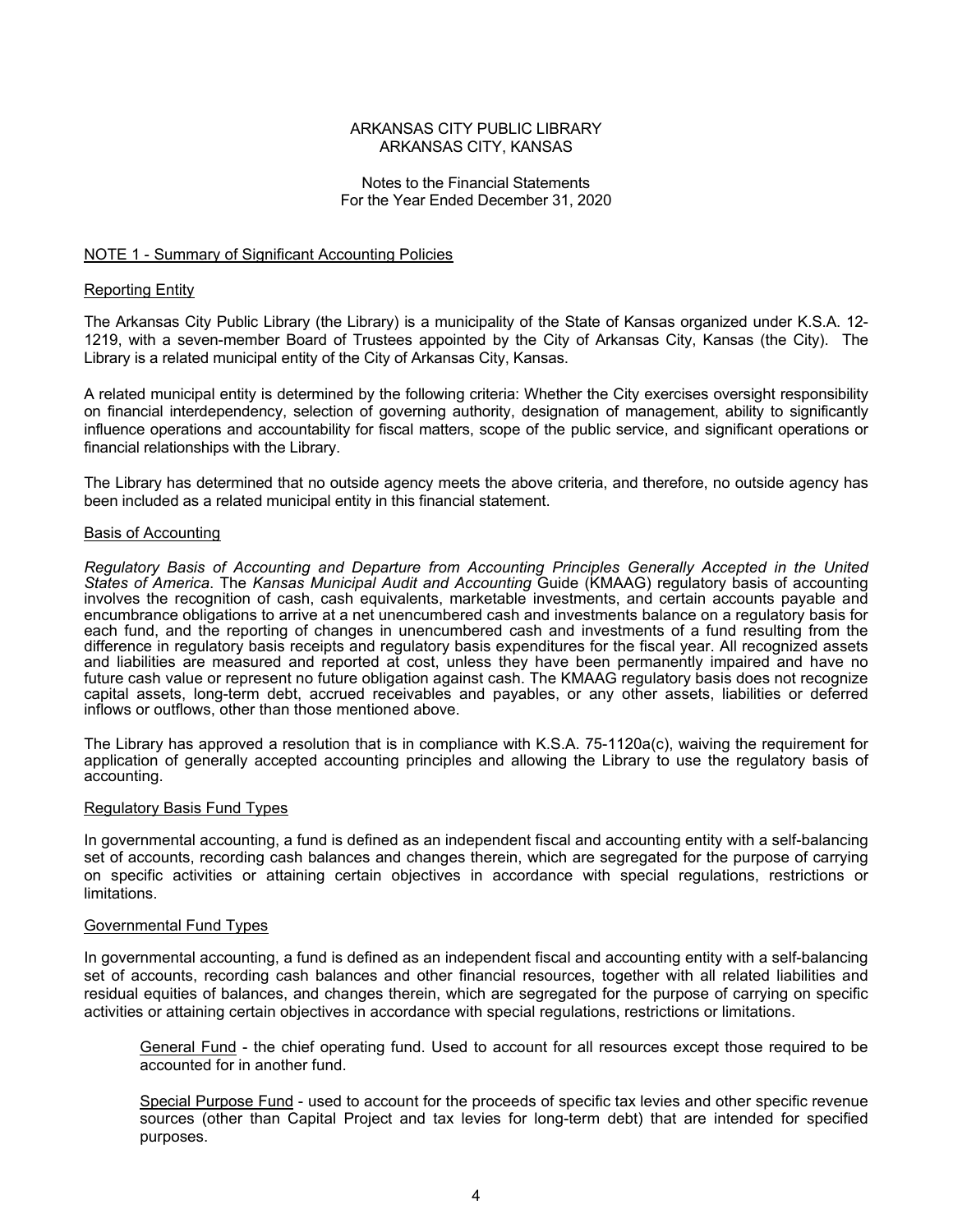#### Notes to the Financial Statements For the Year Ended December 31, 2020

#### NOTE 1 - Summary of Significant Accounting Policies (Continued)

#### Budgetary Information

The governing body of the City of Arkansas City, Kansas, maintains the tax levy for the maintenance of the Arkansas City Public Library and is responsible for publishing a budget for the Library Fund showing the tax funds to be paid to the Arkansas City Public Library. It should be noted the budget figures in this report are internally prepared for management purposes only and are not required to be published.

#### NOTE 2 - Deposits and Investments

*Deposits.* K.S.A. 9-1401 establishes the depositories which may be used by the Library. The statute requires banks eligible to hold the Library's funds have a main or branch bank in the county in which the Library is located, or in an adjoining county if such institution has been designated as an official depository, and the banks provide an acceptable rate of return on funds. In addition, K.S.A. 9-1402 requires the banks to pledge securities for deposits in excess of FDIC coverage. The Library has no other policies that would further limit interest rate risk.

*Investments.* K.S.A. 12-1675 limits the Library's investment of idle funds to time deposits, open accounts, and certificates of deposit with allowable financial institutions; U.S. government securities; temporary notes; no-fund warrants; repurchase agreements; and the Kansas Municipal Investment Pool. The Library has no investment policy that would further limit its investment choices. As of December 31, 2020, the Library held no such investments.

*Concentration of credit risk*. State statutes place no limit on the amount the Library may invest in any one issuer as long as the investments are adequately secured under K.S.A. 9-1402 and 9-1405.

*Custodial credit risk – deposits*. Custodial credit risk is the risk that in the event of a bank failure, the Library's deposits may not be returned to it. State statutes require the Library's deposits in financial institutions to be entirely covered by federal depository insurance or by collateral held under a joint custody receipt issued by a bank within the State of Kansas, the Federal Reserve Bank of Kansas City, or the Federal Home Loan Bank of Topeka, except during designated "peak periods" when required coverage is 50%. The Library has no designated "peak periods." All deposits were legally secured at December 31, 2020.

At December 31, 2020, the City's carrying amount of deposits was \$341,772 and the bank balance was \$349,979. The bank balance was held by four banks resulting in a concentration of credit risk. Of the bank balance, \$349,979 was covered by federal depository insurance.

#### NOTE 3 - Defined Benefit Pension Plan

*Plan Description.* The Library participates in the Kansas Public Employees Retirement System (KPERS), a costsharing, multiple-employer defined benefit pension plan as provided by K.S.A. 74-4901, et. seq. Kansas law establishes and amends benefit provisions. KPERS issues a publicly available financial report that includes financial statements and required supplementary information. KPERS' financial statements are included in its Comprehensive Annual Financial Report which can be found on the KPERS website at www.kpers.org or by writing to KPERS (611 South Kansas, Suite 100, Topeka, KS 66603) or by calling 1-888-275-5737.

*Funding Policy* - K.S.A. 74-4919 and K.S.A. 74-49,210 establish the KPERS member-employee contribution rates. KPERS has multiple benefit structures and contribution rates depending on whether the employee is a KPERS 1, KPERS 2 or KPERS 3 member. KPERS 1 members are active and contributing members hired before July 1, 2009. KPERS 2 members were first employed in a covered position on or after July 1, 2009, and KPERS 3 members were first employed in a covered position on or after January 1, 2015. Effective January 1, 2015, Kansas law established the KPERS member-employee contribution rate at 6% of covered salary for KPERS 1, KPERS 2 and KPERS 3 members. Member contributions are withheld by their employer and paid to KPERS according to the provisions of Section 414(h) of the Internal Revenue Code.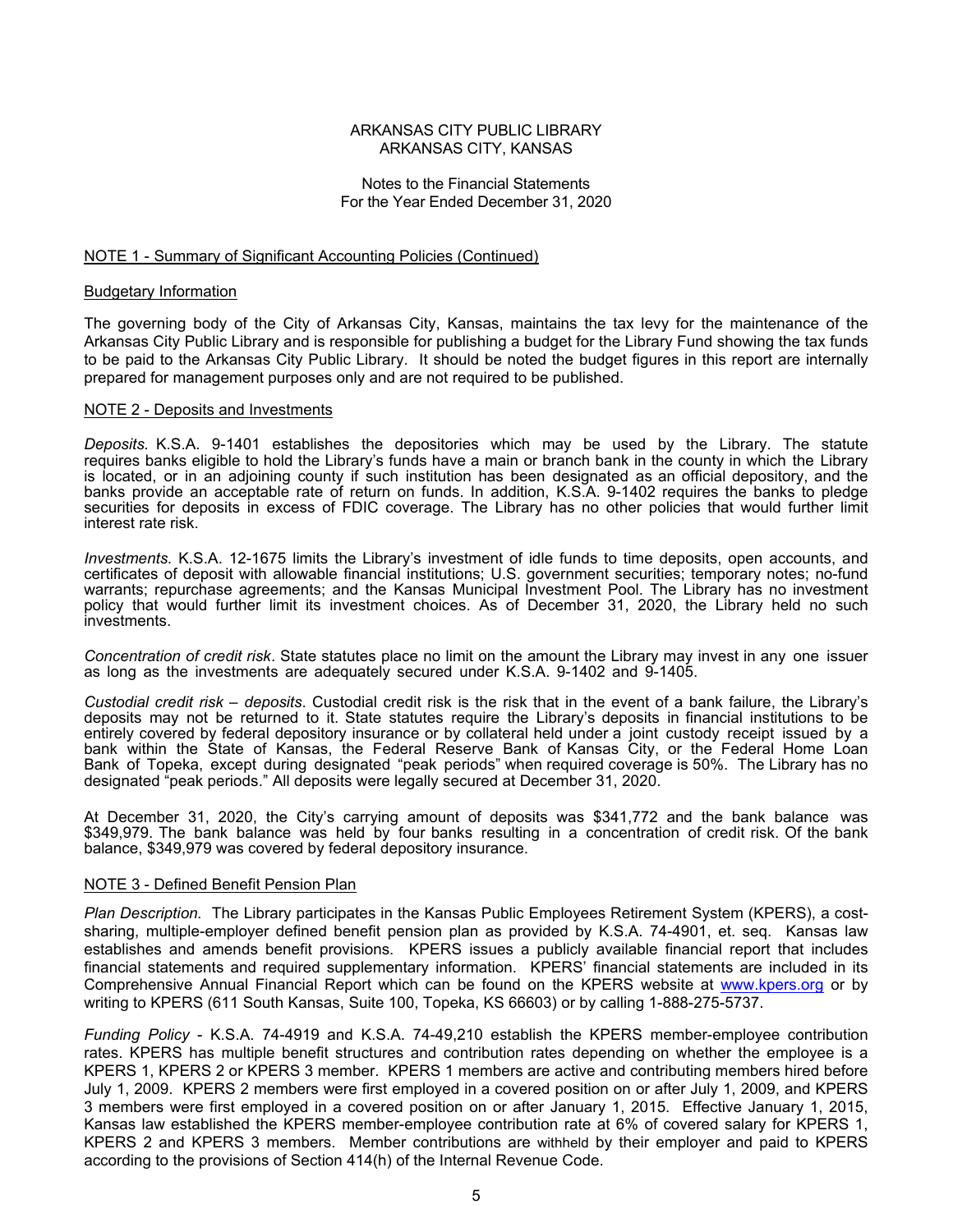#### Notes to the Financial Statements For the Year Ended December 31, 2020

#### NOTE 3 - Defined Benefit Pension Plan (Continued)

State law provides that the employer contribution rates for KPERS 1, KPERS 2 and KPERS 3 be determined based on the results of each annual actuarial valuation. Kansas law sets a limitation on annual increases in the employer contribution rates. The actuarially determined employer contribution rate (not including the 1% contribution rate for Death and Disability Program) and the statutory contribution rate was 8.61% for the fiscal year ended December 31, 2020. Contributions to the pension plan from the Library were \$17,768 for the year ended December 31, 2020.

*Net Pension Liability*. At December 31, 2020, the proportionate share of the collective net pension liability reported by KPERS was \$158,647 for the Library. The net pension liability was measured as of June 30, 2020, and the total pension liability used to calculate the net pension liability was determined by an actuarial valuation as of December 31, 2019, which was rolled forward to June 30, 2020. The Library's proportion of the net pension liability was based on the ratio of the Library's contributions to KPERS, relative to the total employer and nonemployer contributions of the Local subgroup of KPERS. Since the KMAAG regulatory basis of accounting does not recognize long-term debt, this liability is not reported in these financial statements.

The complete actuarial valuation report, including all actuarial assumptions and methods, and the report on the allocation of the KPERS collective net pension liability to all participating employers are publically available on the KPERS website at www.kpers.org or can be obtained as described above.

#### NOTE 4 - Risk Management

The Library is exposed to various risks of loss related to torts; theft of, damage to and destruction of assets; errors and omission; and natural disasters for which the Library carries commercial insurance. Insurance claims for the preceding three years have not exceeded insurance coverage.

#### NOTE 5 - Other Long-Term Obligations from Operations

*Other Post-Employment Benefits.* As provided by K.S.A. 12-5040, the Library allows retirees to participate in the group health insurance plan. While each retiree pays the full amount of the applicable premium, conceptually, the Library is subsidizing the retirees because each participant is charged a level of premium regardless of age. However, the cost of this subsidy has not been quantified in this financial statement.

Under the Consolidated Omnibus Budget Reconciliation Act (COBRA), the Library makes health care benefits available to eligible former employees and eligible dependents. Certain requirements are outlined by the federal government for this coverage. The premium is paid in full by the insured.

*Death and Disability Other Post-Employment Benefits.* As provided by K.S.A. 74-4927, disabled members in the Kansas Public Employees Retirement System (KPERS) receive long-term disability benefits and life insurance benefits. The plan is administered through a trust held by KPERS that is funded to pay annual benefit payments. The employer contribution rate is set at 1% for the year ended December 31, 2020.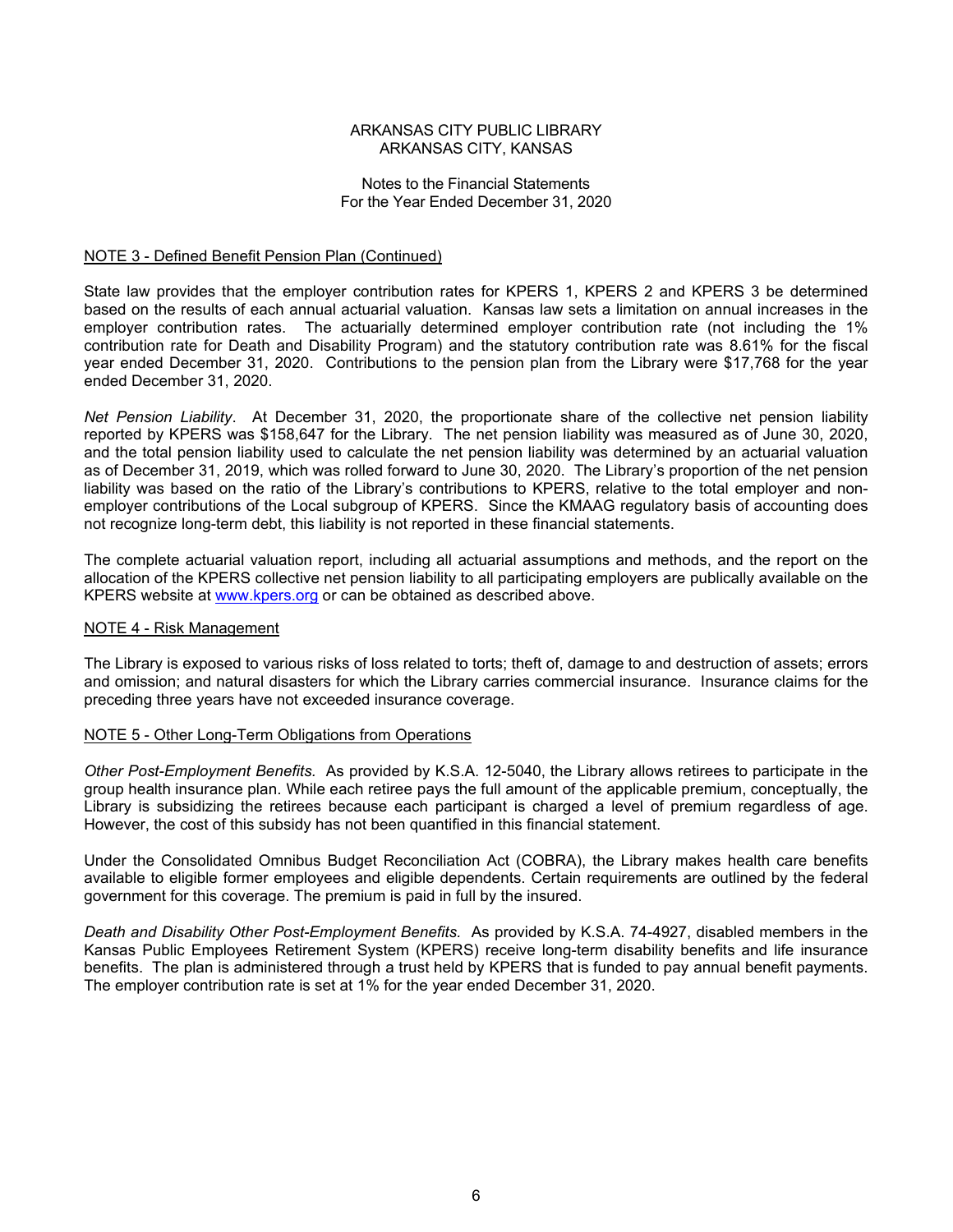#### Notes to the Financial Statements For the Year Ended December 31, 2020

#### NOTE 5 - Other Long-Term Obligations from Operations (Continued)

*Compensated Absences.* Regular employees earn and accumulate paid time off (PTO) leave per pay period as follows:

| Years of        | PTO accrual       | <b>Maximum</b>  | PTO accrual  |  |  |  |
|-----------------|-------------------|-----------------|--------------|--|--|--|
| Employment      | Per year (hours)  | Accrual (hours) | Rate (hours) |  |  |  |
| $0 - 12$ months | 3 weeks, prorated | 120             | 4.62         |  |  |  |
| 1 - $7$ years   | 200               | 240             | 7.69         |  |  |  |
| 8 - 15 years    | 240               | 280             | 9.23         |  |  |  |
| 16 - 20 years   | 280               | 320             | 10.77        |  |  |  |
| $20+$ years     | 320               | 360             | 12.30        |  |  |  |

All employees separating from Library employment in good standing and that have satisfactorily completed an appropriate 14-day notice period will received payment for all accrued PTO leave.

The Library has estimated a liability for PTO leave which has been earned, but not taken of \$18,612.

*PTO Buyback.* The Library will buy back a current employee's PTO at a reduced rate of 75% of the value of the forfeited leave, based on the employee's current rate of pay. Buyback requests must be submitted in writing to the Library Director by December 1<sup>st</sup>, with payout occurring during the first pay period of the next calendar year. There was no cost to the Library for this buyback program during the year ended December 31, 2020 and no liability for this buyback program existed as of December 31, 2020.

#### NOTE 6 - Investments in Legacy Regional Community Foundation

Legacy Regional Community Foundation, a non-profit foundation, holds additional funds which have been donated in the Library's name but are not recognized in the regulatory basis financial statement. The Library has no control over the current investment decisions. The earnings can be requested to be distributed upon approval of the Foundation; the funds will be disbursed and can be used for the current needs of the Library. There are four separate funds with different restrictions totaling \$119,332.

#### NOTE 7 - Interfund Transfers

Operating transfers for the year ended December 31, 2020, were as follows:

|             |                             |        | Regulatory              |
|-------------|-----------------------------|--------|-------------------------|
| <b>From</b> | To                          | Amount | Authority               |
|             | General Capital Improvement |        | \$49,200 K.S.A. 12-1258 |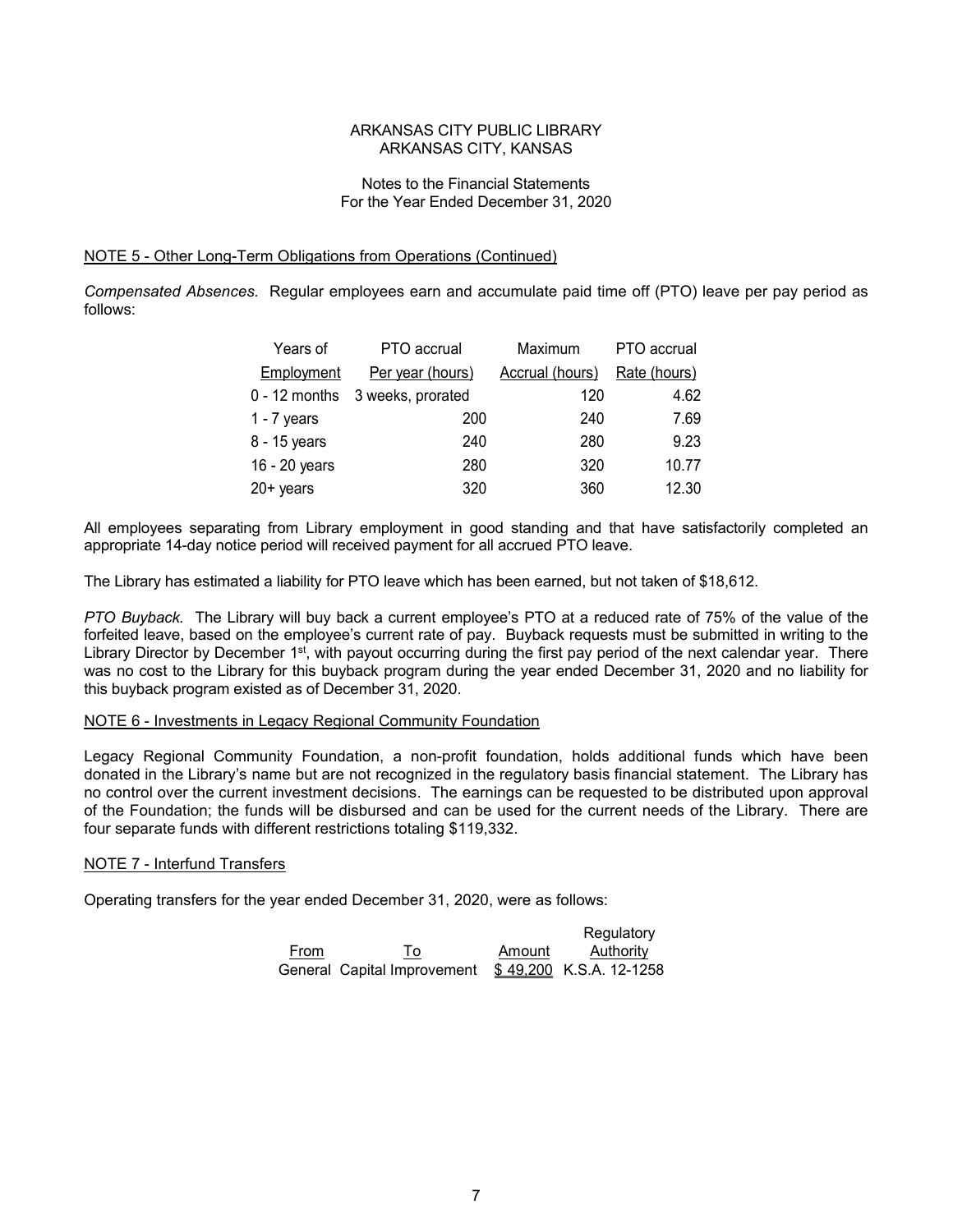## Summary of Expenditures - Actual and Budget Regulatory Basis ARKANSAS CITY PUBLIC LIBRARY For the Year Ended December 31, 2020 ARKANSAS CITY, KANSAS

|                     |               | Adjustment for        |      | Total             |      | <b>Expenditures</b> | Variance       |
|---------------------|---------------|-----------------------|------|-------------------|------|---------------------|----------------|
|                     | Certified     | Qualifying            |      | <b>Budget for</b> |      | Chargeable to       | Over           |
| <b>Funds</b>        | <b>Budget</b> | <b>Budget Credits</b> |      | Comparison        |      | Current Year        | <b>IUnderl</b> |
| <b>General Fund</b> | 407,250 \$    |                       | - \$ | 407.250           | - \$ | 435,189 \$ [27,939] |                |

The notes to the financial statements are an integral part of this statement.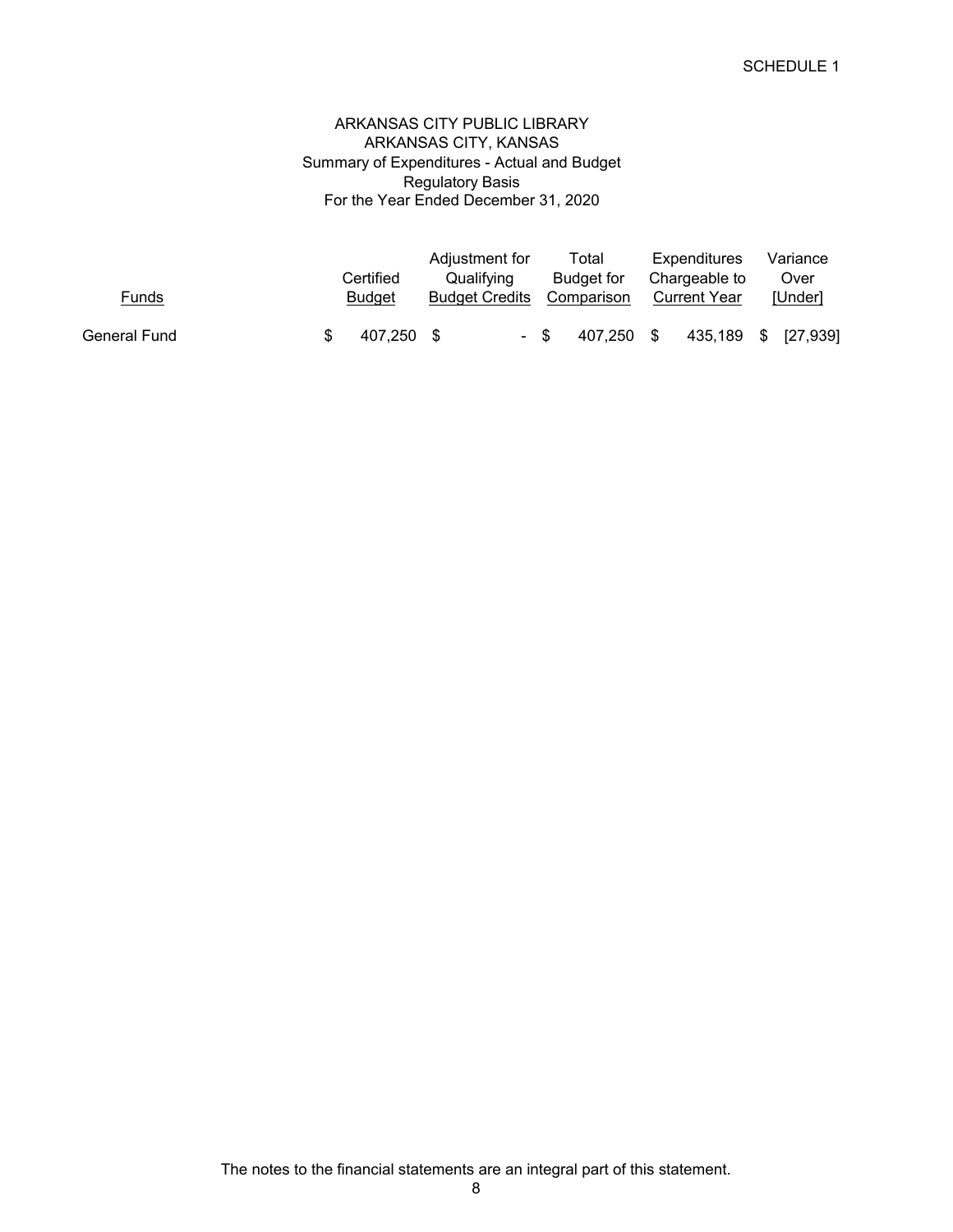## (With Comparative Actual Amounts for the Year Ended December 31, 2019) ARKANSAS CITY PUBLIC LIBRARY ARKANSAS CITY, KANSAS General Fund Schedule of Receipts and Expenditures - Actual and Budget For the Year Ended December 31, 2020 Regulatory Basis

|                                           |               |               | <b>Current Year</b> |                   |
|-------------------------------------------|---------------|---------------|---------------------|-------------------|
|                                           | Prior<br>Year |               |                     | Variance-<br>Over |
|                                           | Actual        | Actual        | <b>Budget</b>       | [Under]           |
| Receipts:                                 |               |               |                     |                   |
| City of Arkansas City appropriation       | \$<br>355,637 | \$<br>372,152 | \$<br>350,000       | \$<br>22,152      |
| South Central Kansas Library System       | 35,874        | 37,486        | 34,000              | 3,486             |
| State aid                                 | 3,379         | 3,393         | 3,500               | $[107]$           |
| Interest income                           | 507           | 352           | 500                 | [148]             |
| Fines and fees                            | 17,514        | 7,752         | 14,000              | [6, 248]          |
| Donations                                 | 4,853         | 3,179         | 5,000               | [1,821]           |
| Miscellaneous                             | 200           | 10,875        | 250                 | 10,625            |
| <b>Total Receipts</b>                     | 417,964       | 435,189       | \$<br>407,250       | \$<br>27,939      |
| Expenditures:                             |               |               |                     |                   |
| <b>Personal Services</b>                  | 247,993       | 269,065       | \$<br>252,000       | \$<br>17,065      |
| <b>Contractual Services</b>               | 76,880        | 65,435        | 85,000              | [19, 565]         |
| Commodities                               | 45,833        | 23,558        | 45,000              | [21, 442]         |
| <b>Capital Outlay</b>                     | 28,841        | 27,501        | 24,500              | 3,001             |
| <b>Miscellaneous</b>                      | 831           | 430           | 750                 | [320]             |
| Transfers out to Capital Improvement Fund | 48,013        | 49,200        |                     | 49,200            |
| <b>Total Expenditures</b>                 | 448,391       | 435,189       | \$<br>407,250       | \$<br>27,939      |
| Receipts Over [Under] Expenditures        | [30, 427]     |               |                     |                   |
| Unencumbered Cash, Beginning              | 45,427        | 15,000        |                     |                   |
| Unencumbered Cash, Ending                 | \$<br>15,000  | \$<br>15,000  |                     |                   |

The notes to the financial statements are an integral part of this statement.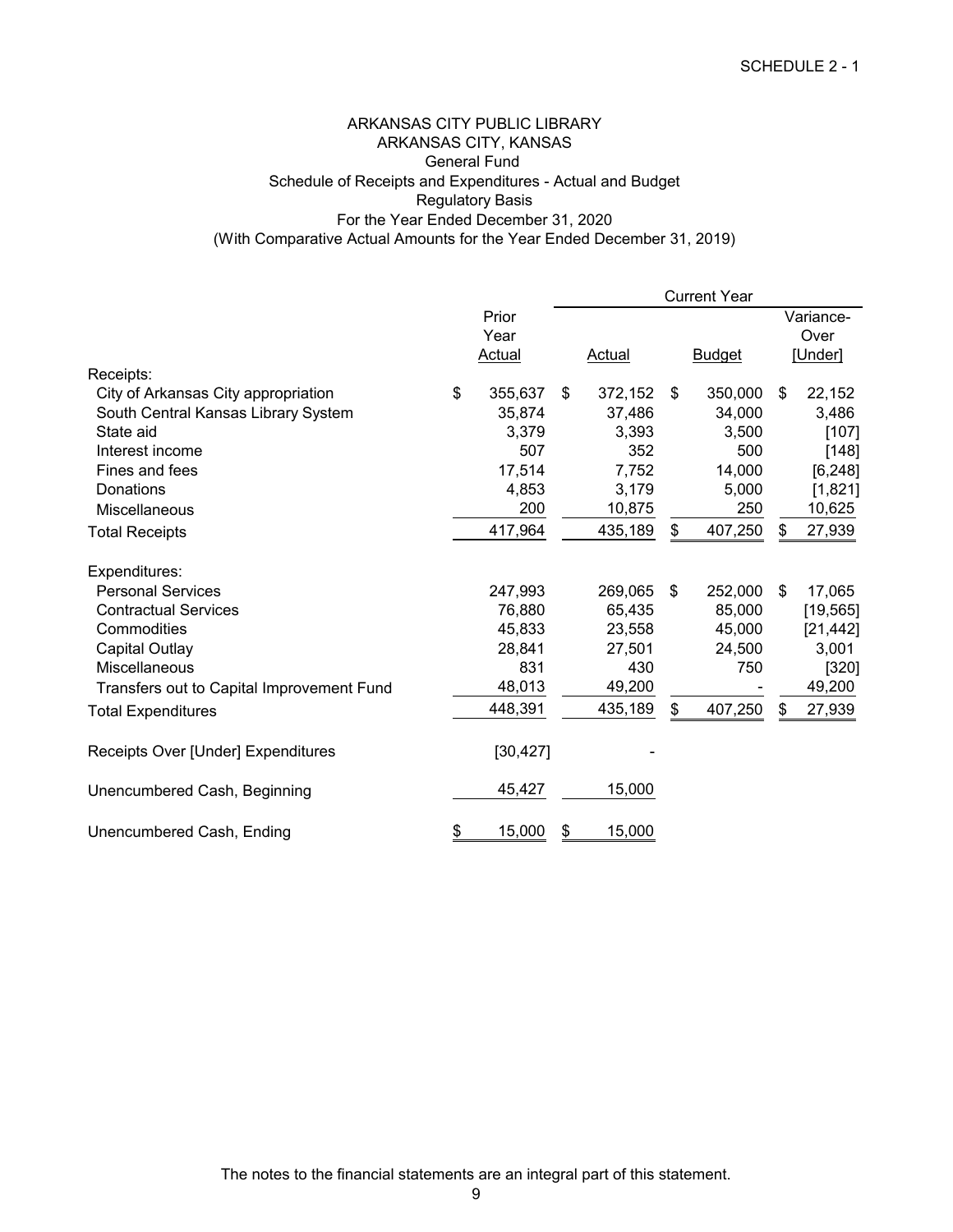## ARKANSAS CITY PUBLIC LIBRARY ARKANSAS CITY, KANSAS Capital Improvement Fund\* Schedule of Receipts and Expenditures - Actual Regulatory Basis For the Year Ended December 31, 2020 and 2019

|                                    | Prior<br>Year<br>Actual | Current<br>Year<br>Actual |
|------------------------------------|-------------------------|---------------------------|
| Receipts:                          |                         |                           |
| Interest income                    | \$<br>1,437             | \$<br>2,455               |
| Transfer in from General Fund      | 48,013                  | 49,200                    |
| <b>Total Receipts</b>              | 49,450                  | 51,655                    |
| Expenditures:                      |                         |                           |
| Capital outlay                     |                         |                           |
| <b>Total Expenditures</b>          |                         |                           |
| Receipts Over [Under] Expenditures | 49,450                  | 51,655                    |
| Unencumbered Cash, Beginning       | 219,400                 | 268,850                   |
| Unencumbered Cash, Ending          | 268,850                 | \$<br>320,505             |

\* - This fund is not required to be budgeted.

The notes to the financial statements are an integral part of this statement.